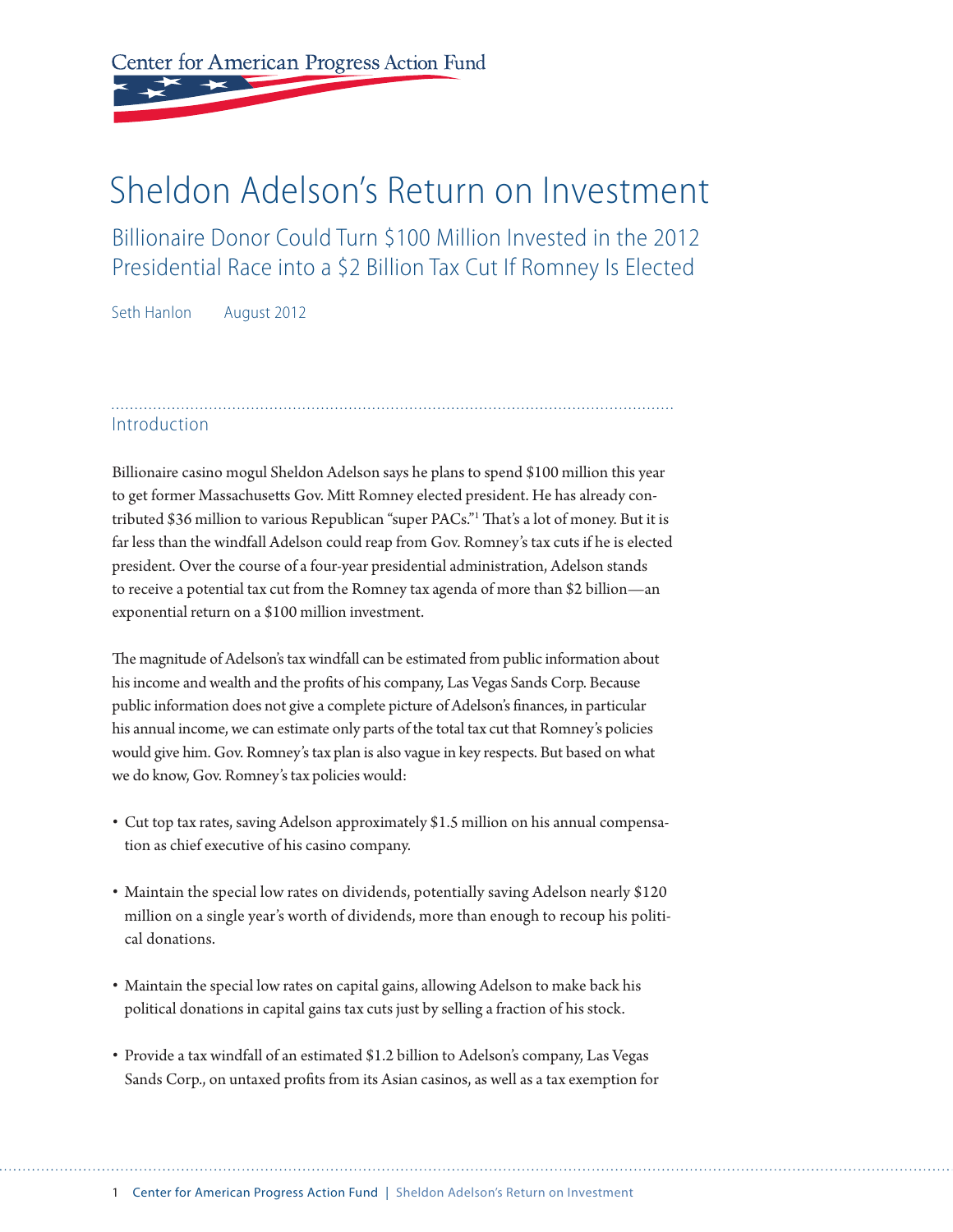future overseas profits. Adelson's casinos already enjoy a special foreign tax exemption from the Chinese administrative region of Macau, and Gov. Romney would make those foreign profits exempt from U.S. taxes as well.

• Eliminate the estate tax, potentially providing a staggering \$8.9 billion windfall to Adelson's heirs.

At the same time, 95 percent of Americans—those making \$200,000 or less—would get a tax increase, on average, from the Romney tax plan.2

Below we explore the magnitude of the various tax cuts Adelson stands to receive if Gov. Romney is elected president on November 6.

Executive compensation

Gov. Romney proposes not only to maintain all of the tax cuts enacted by President George W. Bush but also to cut the top individual tax rate from its current 35 percent to 28 percent.<sup>3</sup> The richest Americans have not paid a lower rate since the presidency of Herbert Hoover. President Barack Obama proposes to allow the top rate to revert to 39.6 percent, where it was during the Clinton presidency of the 1990s.

These rates apply to "ordinary" income, including the compensation that Adelson receives as chairman and CEO of Las Vegas Sands. In 2011 Sands paid Adelson \$13.8 million for his services, including salary, bonus, and other compensation.4 (A superwealthy individual like Adelson undoubtedly has far more income that falls in the "ordinary income" category than that, such as interest income, but only his executive compensation is public information.)

If Adelson's compensation is the same next year and the Republican presidential nominee wins the presidential election, then Adelson would get a tax cut of about \$1.5 million on his executive compensation alone. As we will see, that amount is just pocket change compared to the windfall from Gov. Romney's other tax proposals.

#### Dividends

Another element of Gov. Romney's plan is to maintain the 15 percent tax rate on corporate dividends instituted by President Bush in 2003. President Obama proposes to let the Bush tax cuts on dividends expire, so that dividends are taxed as ordinary income as they were before 2003. The Republican presidential candidate would also repeal a small Medicare tax on the income that high-income households receive from investments, including dividends and capital gains, that was enacted in 2009 to help fund health care reform.<sup>5</sup>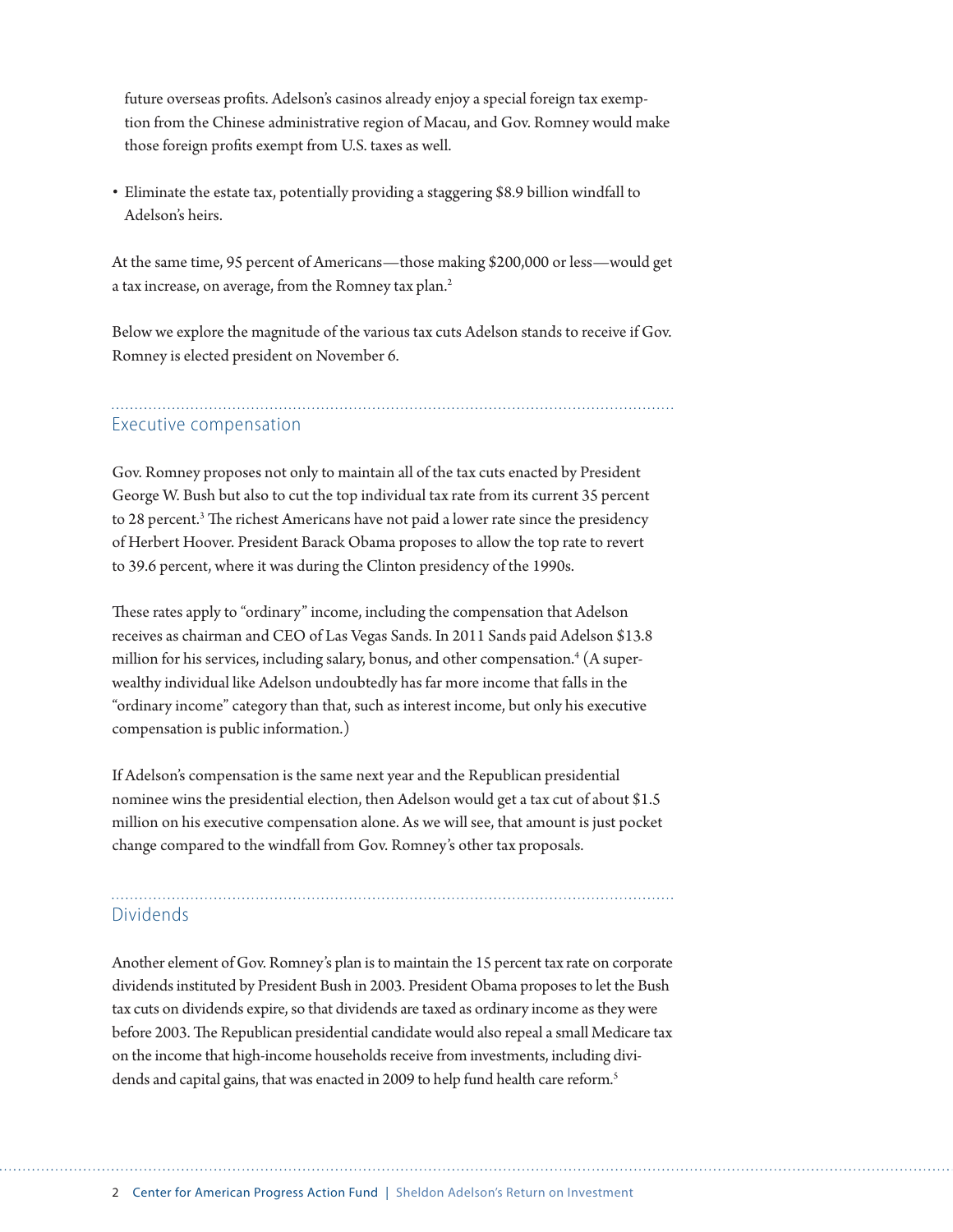Adelson will reportedly receive about \$419 million in dividends from Las Vegas Sands Corp. this year.<sup>6</sup> And the cash-rich company is expected to pay future dividends as well.<sup>7</sup> If Adelson receives the same \$419 million dividend next year as he is expected to receive this year, Gov. Romney's policies would give him a dividend tax cut of \$119 million.<sup>8</sup>

In other words, Adelson could easily recoup the \$100 million he is spending to elect Gov. Romney to the White House solely from tax cuts on corporate dividends in the first year of a Romney administration.

## Capital gains

Gov. Romney would also maintain President Bush's 15 percent tax rate on capital gains, which is the lowest since the Great Depression. The Bush capital gains rate has not led to higher investment or economic growth as promised. Instead it has deepened income inequality and tax code unfairness.<sup>9</sup> President Obama would allow the capital gains rate for the wealthy to revert to the 20 percent rate that existed at the end of the Clinton presidency.

The capital gains tax windfall for Adelson is difficult to estimate but potentially massive. Adelson and his family own slightly more than half of Las Vegas Sands Corp., which is valued at \$33 billion, so his stock holdings can be estimated at \$18 billion.<sup>10</sup> His gains on that stock are unknown: There is incomplete public information on what he paid to acquire his stock or subsequently invested in the company.<sup>11</sup> But if we reasonably estimate that he has at least \$12 billion in gains on his Las Vegas Sands stock, then the tax savings under Gov. Romney's plan are as large as \$1 billion.<sup>12</sup>

Of course Adelson is unlikely to sell all of that stock (and if he holds all of his stock until he dies, he will never pay capital gains tax on the gain). But given what we have assumed about the amount of his gains, he could more than recoup his \$100 million in political contributions just by selling one-tenth of his stock. Adelson could also benefit from Gov. Romney's plan to maintain the Bush capital gains rates on any investments that he has other than his stake in Las Vegas Sands Corp.

### Corporate tax proposals

Gov. Romney's tax plan would cut the corporate rate by nearly one-third to 25 percent. This rate cut and other Romney corporate tax proposals would cut taxes for corporations by more than \$1 trillion over the next decade.<sup>13</sup> Adelson's Las Vegas Sands Corp. stands to receive billions in tax savings under the Romney tax plan.

Over the past few years, Adelson's casinos have reported tax losses in the United States, and the company's reported U.S. tax expense has been negative. Given that it is already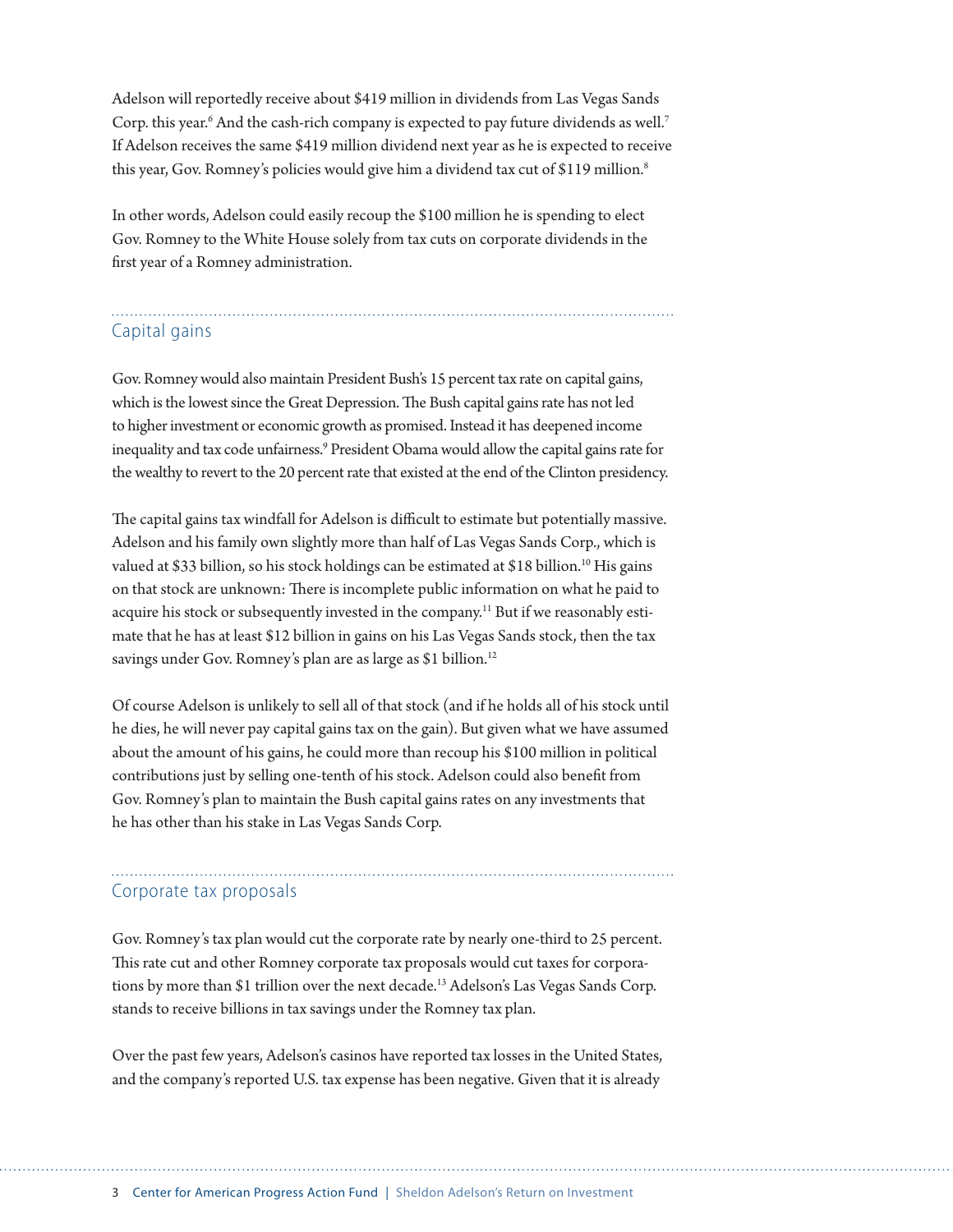not paying U.S. corporate taxes on its domestic profits, it is difficult to estimate how much a corporate rate cut could save the company in the future, so this report does not attempt to put a number on it. But in future years, if the company begins to show positive earnings in the United States (including for tax purposes), it would benefit from Gov. Romney's corporate rate cut.<sup>14</sup>

The bigger windfall for Adelson's company would likely be through the Romney proposal on overseas corporate earnings. Adelson's casino empire now has a bigger presence in Asia than it does in the United States. The company now operates four hotel-casino resorts in Macau (a special administrative region of China) and another in Singapore.15 At the end of 2011, Las Vegas Sands held \$5.6 billion in profits overseas on which it had not paid U.S. corporate taxes.16

A large share of these profits has not only avoided U.S. taxes but local taxes as well. In its annual filing, Adelson's company told investors:

*We have had the benefit of a corporate tax exemption in Macao, which exempts us from paying the 12 percent corporate income tax on profits generated by the operation of casino games. We will continue to benefit from this tax exemption through the end of 2013 [and] request a 5-year extension.*<sup>17</sup>

This exemption is surely part of the reason that Las Vegas Sands Corp. paid an overall foreign tax rate of only 8.7 percent over the last five years.<sup>18</sup>

Corporations that have stashed profits abroad—and in particular those that have found ways to avoid foreign taxes—stand to receive a giant windfall under the Romney tax plan.19 Gov. Romney would provide a "tax holiday" for untaxed foreign profits, relieving companies like Las Vegas Sands of ever having to pay more than a nominal tax on them.20 Las Vegas Sands would receive a windfall tax cut of approximately \$1.2 billion on its \$5.6 billion in overseas profits from Gov. Romney's special "holiday" rate on corporate overseas profits.21 Given that he owns more than half the company, Adelson's proportionate share of this windfall would be more than \$600 million—six times as much as he will spend to get the Republican candidate elected.

Moreover, Gov. Romney's "territorial tax" proposal would make Las Vegas Sands Corp.'s future overseas profits permanently exempt from U.S. corporate taxes, even as the company pays zero or very low taxes to foreign governments.<sup>22</sup> In 2011 the company earned \$2.1 billion in profits overseas. It would ultimately owe about \$565 million in U.S. corporate taxes on those profits under current tax rules<sup>23</sup> but zero under the Romney tax plan.24 Adelson's share of that would be nearly \$300 million—three times what he will spend this year on the 2012 presidential race.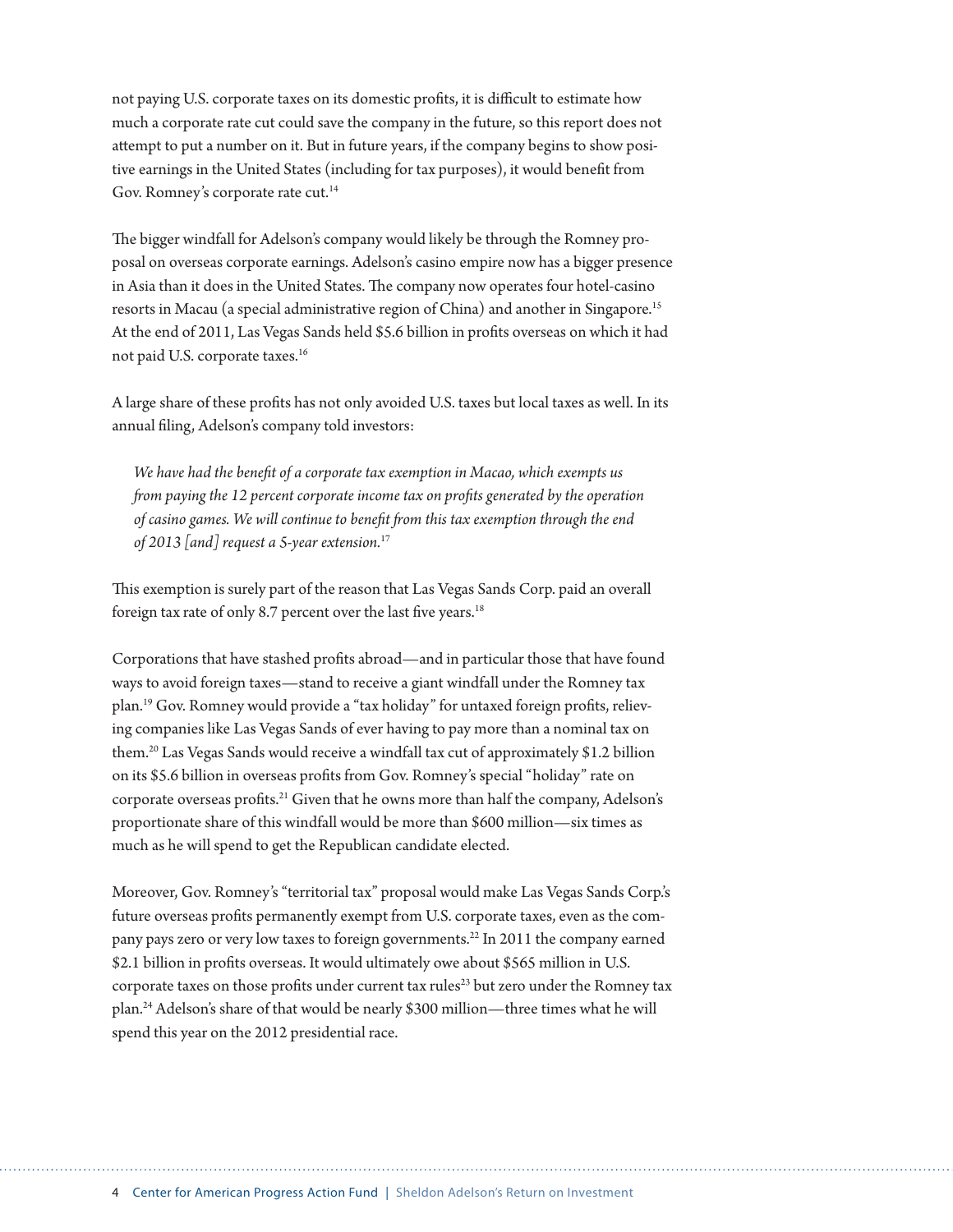#### Estate tax

All of these figures are dwarfed by the potential tax windfall that Adelson's family would receive from Gov. Romney's estate tax plan. Since 1916 the United States has imposed a tax on large estates in order to raise revenue and "help to preserve a measurable equality of opportunity" in the words of an original proponent, President Theodore Roosevelt.<sup>25</sup> The Romney tax plan would eliminate the estate tax, conferring a colossal windfall on billionaire heirs.

This year, with an exemption of more than \$10 million for couples and a 35 percent top rate, only 0.13 percent of estates are subject to the estate tax. President Obama has proposed a middle-ground compromise: an exemption of more than \$7 million for couples and a 45 percent top rate. Under President Obama's plan, only 0.28 percent of estates would pay any estate tax next year, but estates the size of Adelson's will certainly be among those that do.<sup>26</sup>

Adelson's net worth is estimated at \$19.7 billion.<sup>27</sup> Based on the difference between President Obama's estate tax proposal and Gov. Romney's total abolition of the estate tax, Adelson's heirs could benefit by a staggering \$8.9 billion from estate tax cuts if Romney wins—89 times the amount that Adelson is spending to elect Gov. Romney to the White House.<sup>28</sup>

That \$8.9 billion could fund Pell Grants for more than 2 million students. It could fund entire federal programs including Head Start early education; the nutrition program for women, infants, and children; cancer research at the National Institutes of Health; or all activities of the National Science Foundation for one year. Or it could help pay down our national debt. Gov. Romney's plan would choose a multibillion-dollar windfall for Adelson's heirs over these priorities. (See Table 1 for a complete breakdown of Adelson's potential return on investment in a Romney presidency.)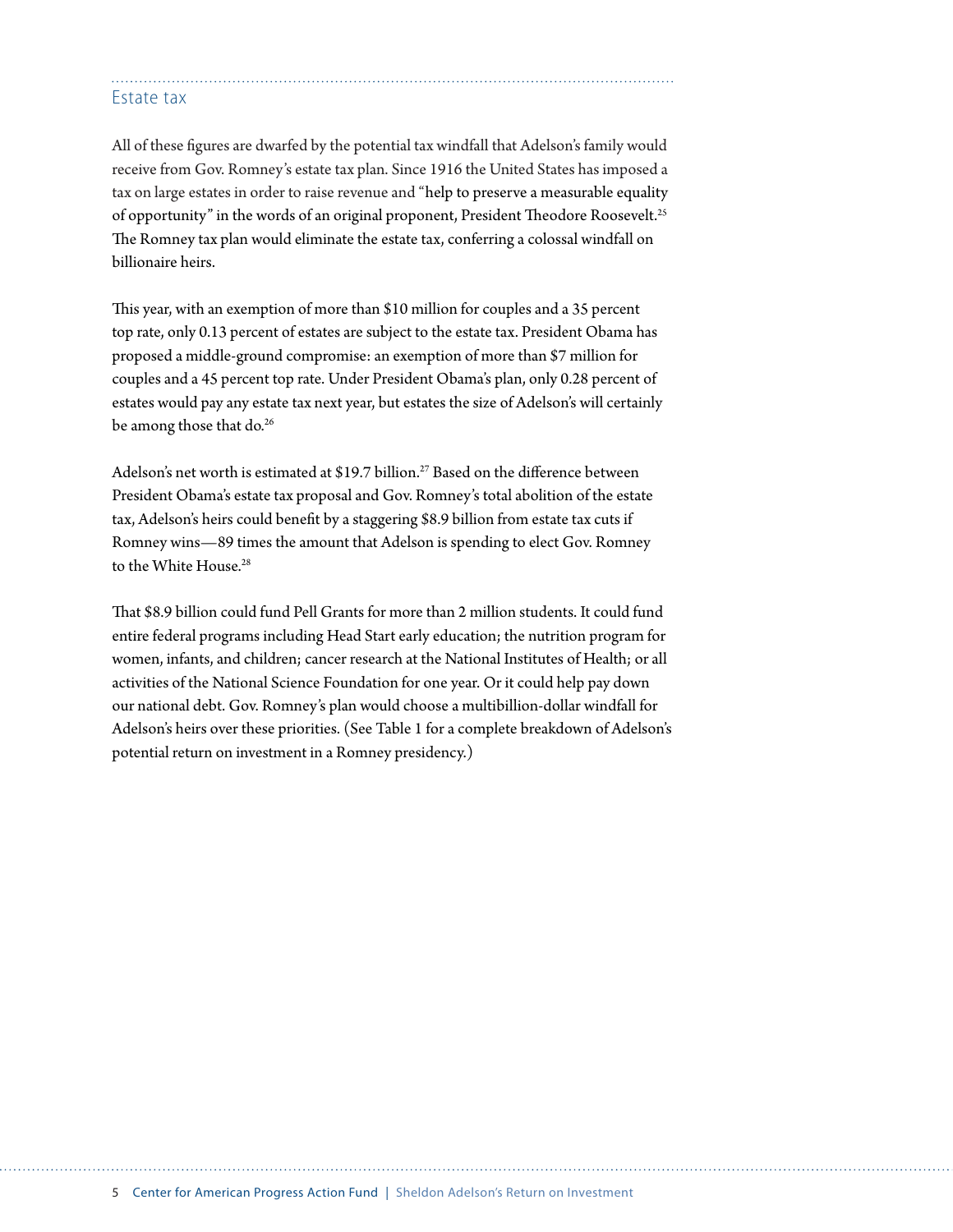#### **TABLE 1 Estimating Sheldon Adelson's return on investment**

\$100 million invested in electing a Republican president could return more than \$2 billion in tax cuts over four years of a Romney administration

| <b>Investment in electing Gov. Romney</b>              | \$100 million                          |
|--------------------------------------------------------|----------------------------------------|
| Tax cuts on CEO compensation                           | \$1.5 million per year = \$6 million   |
| Tax cuts on dividends                                  | \$119 million per year = \$476 million |
| Permanent tax exemption for corporate overseas profits | \$300 million per year = \$1.2 billion |
| Special "holiday" for overseas profits                 | \$600 million                          |
| Total tax cuts for over four years                     | \$2.3 billion                          |
| Return on \$100 million investment                     | 2,200 percent                          |
| Total including elimination of estate tax              | \$11.1 billion                         |
| Return on \$100 million investment                     | 11,000 percent                         |

Note: See text for explanation of these estimates. Gov. Romney's proposals on capital gains and corporate tax rates, which could add to the windfall, are not included in the table above.

### One of 32 billionaires

Adelson is not the only super-wealthy individual spending money to elect Gov. Romney to the White House. At least 32 billionaires have opened their wallets for the Romney campaign or pro-Romney "super PACs."29

Like Adelson they would undoubtedly receive giant tax cuts if Gov. Romney is elected and implements his tax plan. The nonpartisan Tax Policy Center calculates that the 0.1 percent richest Americans—those with annual incomes exceeding \$2.5 million—would receive an average tax cut of at least \$247,000 from Gov. Romney's plan.30 For billionaires, as we have seen with Adelson, the windfall could be larger by several orders of magnitude.

#### A tax cut for Sheldon Adelson and a tax increase for you

By cutting the tax rates paid by the richest Americans on their compensation and investment income, by cutting corporate taxes by \$1 trillion, and by eliminating the estate tax, the Romney tax plan would drain huge amounts of revenues from the U.S. Treasury. Yet Gov. Romney also claims that his plan would be "revenue neutral"—meaning that he would hold revenues to the levels generated by our current tax policies. Therefore, the only way his plan adds up is through a massive tax increase on middle-class and lowincome Americans.

An analysis of Gov. Romney's tax plan by the nonpartisan Tax Policy Center, using extremely generous assumptions, found that the plan would increase the tax burden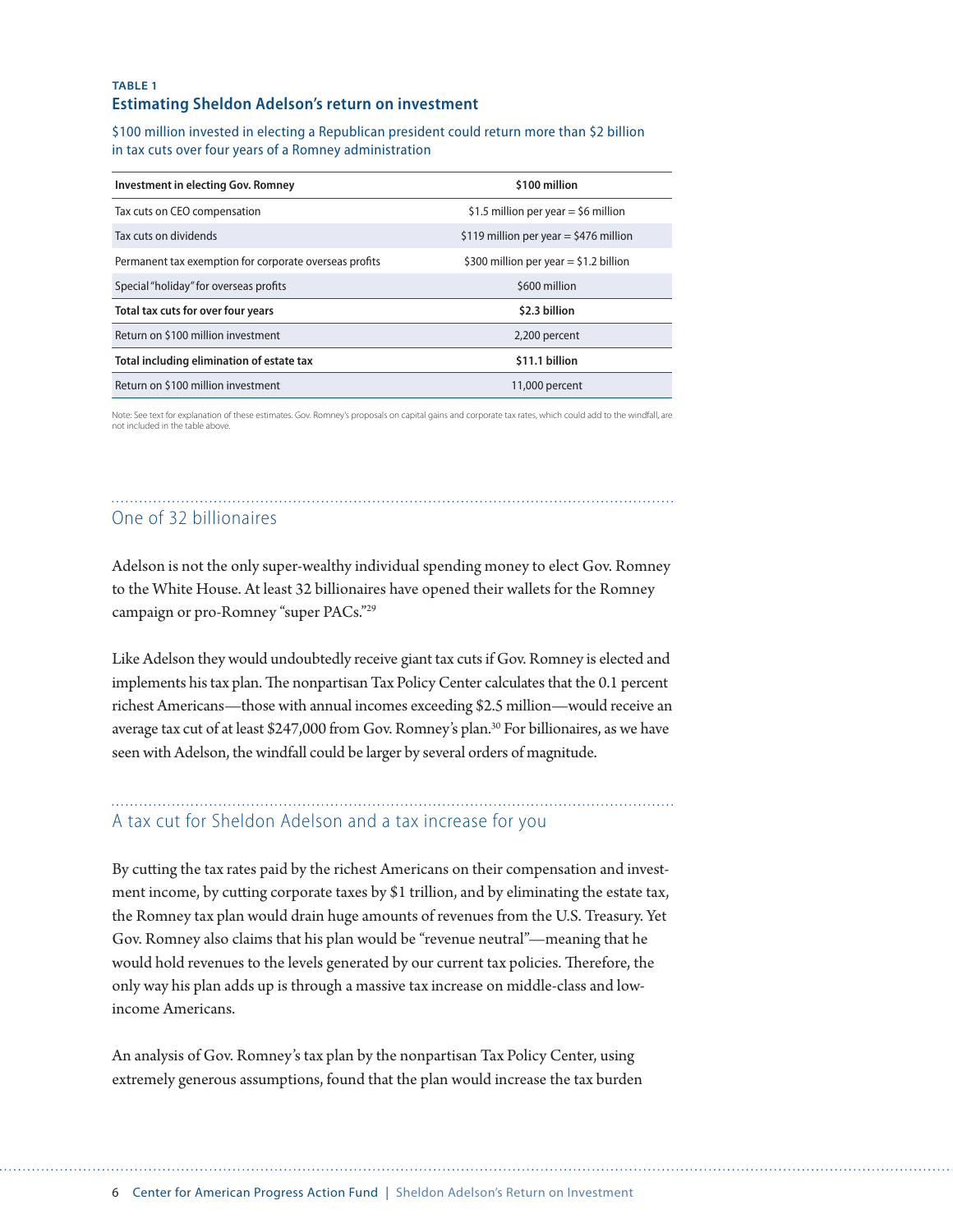on the 95 percent of Americans with incomes of less than \$200,000. Families with children whose incomes are less than \$200,000 would see an average tax increase of more than \$2,000. All Americans with incomes of less than \$200,000 would see an average tax increase of more than \$500. Though the Republican presidential candidate's plan is vague in key respects, the specific tax cuts he has promised to the rich would "mathematically necessitate a shift in the tax burden of at least \$86 billion away from high-income taxpayers onto lower- and middle-income taxpayers," according to the nonpartisan study.31

Translation: Sheldon Adelson's tax cut will be coming out of your pocket.

#### Conclusion

A 2008 magazine profile of Adelson described how the casino magnate's political views were formed: "[A]s his wealth grew, he began to favor tax-averse Republican economic policies." Then the third-richest person in America, Adelson was quoted asking, "Why is it fair that I should be paying a higher percentage of taxes than anyone else?"32 This year, Adelson will spend \$100 million to shape the tax code to his liking through the policies of Republican presidential nominee Gov. Romney. If Romney wins, Adelson and other billionaires will receive giant tax cuts at the expense of most other Americans.

*Seth Hanlon is Director of Fiscal Reform at the Center for American Progress Action Fund.*

#### Endnotes

- 1 Seth Cline, "Sheldon Adelson Willing to Spend \$100 Million to Beat Obama," U.S. News and World Report, June 14, 2012, available at http://www.usnews.com/news/ articles/2012/06/14/sheldon-adelson-willing-to-spend-100-million-to-beat-obama; "2012 Top Donors to Outside Spending Groups," available at http://www.opensecrets. org/outsidespending/donor\_detail.php?cycle=2012&id=U 0000000310&type=I&super=N (includes gifts from his wife Miriam Adelson).
- 2 Samuel Brown, William Gale, and Adam Looney, "On the Distributional Effects of Base-Broadening Income Tax Reform" (Washington: Urban-Brookings Tax Policy Center, 2012), available at http://www.taxpolicycenter.org/publications/ url.cfm?ID=1001628.
- 3 Calculations based on Gov. Romney's tax proposals contained in: Mitt Romney for President, "Believe in America: Mitt Romney's Plan for Jobs and Economic Growth" (2011), available at http://www.mittromney.com/sites/default/files/shared/ BelieveInAmerica-PlanForJobsAndEconomicGrowth-Full.pdf.
- 4 "2012 Proxy Statement," available at http://files.shareholder. com/downloads/ABEA-242MDE/1944657105x0x564198/ FB6B4BB0-F001-41AD-A961-6FEBACC0D695/LVS\_2012\_ Proxy\_Statement.pdf. Adelson's compensation included compensatory stock options valued at \$1,825,000, which are likely not taxed in the year they are granted, as well as some nontaxable fringe benefits. Accordingly, the estimate of the tax cut on his compensation assumes that his taxable compensation is \$12 million.
- 5 The Medicare tax on net investment income is 3.8 percent and would go into effect in 2013. It applies only to households with adjusted gross income of \$250,000 or more (\$200,000 for singles).
- 6 Adelson and his family own approximately 52.4 percent of Las Vegas Sands Corp, which has announced that it will pay about \$800 million in shareholder dividends this year. "2012 Proxy Statement"; Alexandra Berzon and Kate O'Keeffe, "Adelson Cashes In on Turnaround at Sands," The Wall Street Journal, February 6, 2012.